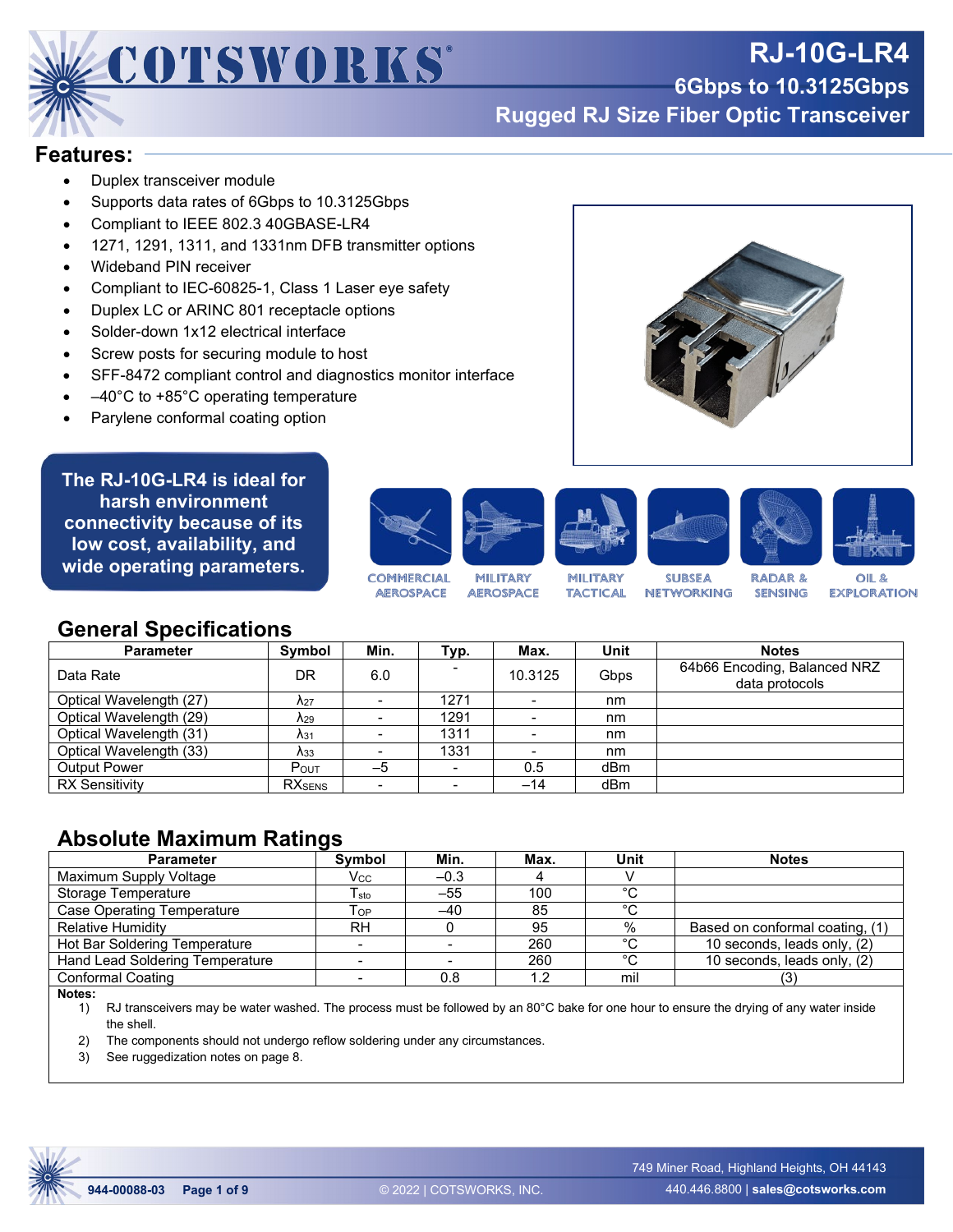

**6Gbps to 10.3125Gbps**

**Rugged RJ Size Fiber Optic Transceiver**

| <b>Parameter</b>                                                                                                              | Symbol                     | Min.                     | Typ.                     | Max.                     | Unit           | <b>Notes</b> |  |  |  |
|-------------------------------------------------------------------------------------------------------------------------------|----------------------------|--------------------------|--------------------------|--------------------------|----------------|--------------|--|--|--|
| <b>Total Module Power Dissipation</b>                                                                                         | $\mathsf{P}_{\text{DISS}}$ |                          | 0.75                     | 1.4                      | W              |              |  |  |  |
| <b>Transmitter</b>                                                                                                            |                            |                          |                          |                          |                |              |  |  |  |
| <b>Supply Current</b>                                                                                                         | $_{\rm lcc}$               | $\blacksquare$           | $\overline{\phantom{a}}$ | 270                      | mA             |              |  |  |  |
| Input Differential Impedance                                                                                                  | $R_{in}$                   | 90                       | 100                      | 110                      | Ω              |              |  |  |  |
| TX Single-Ended Input Voltage Swing                                                                                           | $V_{DTX}$                  | 100                      |                          | 400                      | mV             |              |  |  |  |
| TX Disable Input Voltage                                                                                                      | $V_D$                      | $\overline{2}$           | $\overline{\phantom{0}}$ | $\overline{\phantom{0}}$ | V              |              |  |  |  |
| TX Enable Input Voltage                                                                                                       | $V_{EN}$                   |                          | $\blacksquare$           | 0.8                      | $\vee$         |              |  |  |  |
| <b>Receiver</b>                                                                                                               |                            |                          |                          |                          |                |              |  |  |  |
| Supply Current                                                                                                                | $I_{\rm CC}$               |                          | $\blacksquare$           | 130                      | m <sub>A</sub> |              |  |  |  |
| Rx Single-Ended Output Voltage Swing                                                                                          | <b>V<sub>DRX</sub></b>     | 250                      | $\overline{a}$           | 450                      | mV             |              |  |  |  |
| Data Output Rise Time                                                                                                         | t,                         | $\blacksquare$           | $\overline{\phantom{0}}$ | 45                       | ps             | (1)          |  |  |  |
| Data Output Fall Time                                                                                                         | t                          | $\overline{\phantom{a}}$ | ٠                        | 45                       | ps             | (1)          |  |  |  |
| <b>Total Contributed Jitter</b>                                                                                               | <b>RXATJ</b>               |                          |                          | 0.44                     | UI             |              |  |  |  |
| Signal Detect Assert                                                                                                          | SD <sub>NORM</sub>         | 2.4                      | ٠                        | $\overline{a}$           | $\vee$         | (2)          |  |  |  |
| Signal Detect De-Assert                                                                                                       | $\text{SD}_{\text{FAULT}}$ |                          |                          | 0.4                      | $\vee$         | (2)          |  |  |  |
| <b>Signal Detect Assert Time</b>                                                                                              | $t_d$                      | 2.5                      | ٠                        | 80                       | μs             |              |  |  |  |
| Signal Detect De-Assert Time                                                                                                  | $t_a$                      | 2.5                      | $\overline{\phantom{0}}$ | 80                       | μs             |              |  |  |  |
| <b>Serial Bus</b>                                                                                                             |                            |                          |                          |                          |                |              |  |  |  |
| Data, Clock Input Low Voltage                                                                                                 | $V_{IL}$                   | $-0.3$                   |                          | $0.3*V_{CC}$             | $\vee$         |              |  |  |  |
| Data, Clock Input High Voltage                                                                                                | V <sub>IH</sub>            | $0.7*V_{CC}$             | ٠                        | $V_{\text{cc}}$ +0.3     | $\vee$         |              |  |  |  |
| Data, Clock Output Low Voltage                                                                                                | $V_{OL}$                   |                          |                          | 0.4                      | $\vee$         |              |  |  |  |
| Data, Clock Output High Voltage                                                                                               | $V_{OH}$                   | $V_{cc}$ -0.4            | $\blacksquare$           | $\overline{\phantom{a}}$ | $\vee$         |              |  |  |  |
| Notes:<br>20% to 80%.<br>1)<br>SD is LVTTL. Logic 1 indicates normal operation: logic 0 indicates no signal is detected<br>2) |                            |                          |                          |                          |                |              |  |  |  |

#### **Electrical Specifications** ( $ToP = -40$  to 85°C,  $V_{CC} = 3.14$  to 3.47 Volts)

ates normal operation; logic 0 indicates no sigr

#### **Pin Configuration**

|                         | PIN#              | <b>Symbol</b> | <b>Description</b>               | <b>Notes</b> |
|-------------------------|-------------------|---------------|----------------------------------|--------------|
|                         |                   | TX-           | Transmitter Data Input, Negative | <b>CML</b>   |
|                         | ◠                 | TX+           | Transmitter Data Input, Positive | <b>CML</b>   |
|                         | 3                 | <b>GND</b>    | Ground                           | 0V           |
|                         | 4                 | TX VCC        | <b>Transmitter Supply</b>        | 3.3V         |
|                         | 5                 | TX DIS        | <b>Transmitter Disable</b>       | LVTTL        |
|                         | 6                 | <b>SCL</b>    | <b>I2C Clock</b>                 | 12C          |
| TOP                     |                   | <b>SDA</b>    | I <sub>2</sub> C Data            | 12C          |
|                         | 8                 | SD.           | Receiver Signal Detect           | LVTTL        |
|                         | 9                 | RX VCC        | Receiver Supply                  | 3.3V         |
| <b>NEW</b>              | 10                | <b>GND</b>    | Ground                           | 0V           |
|                         | 11                | $RX+$         | Receiver Data Output. Positive   | <b>CML</b>   |
|                         | 12                | $RX-$         | Receiver Data Output, Negative   | <b>CML</b>   |
| $\overline{\mathbf{v}}$ | Notes:<br>$N/A$ . |               |                                  |              |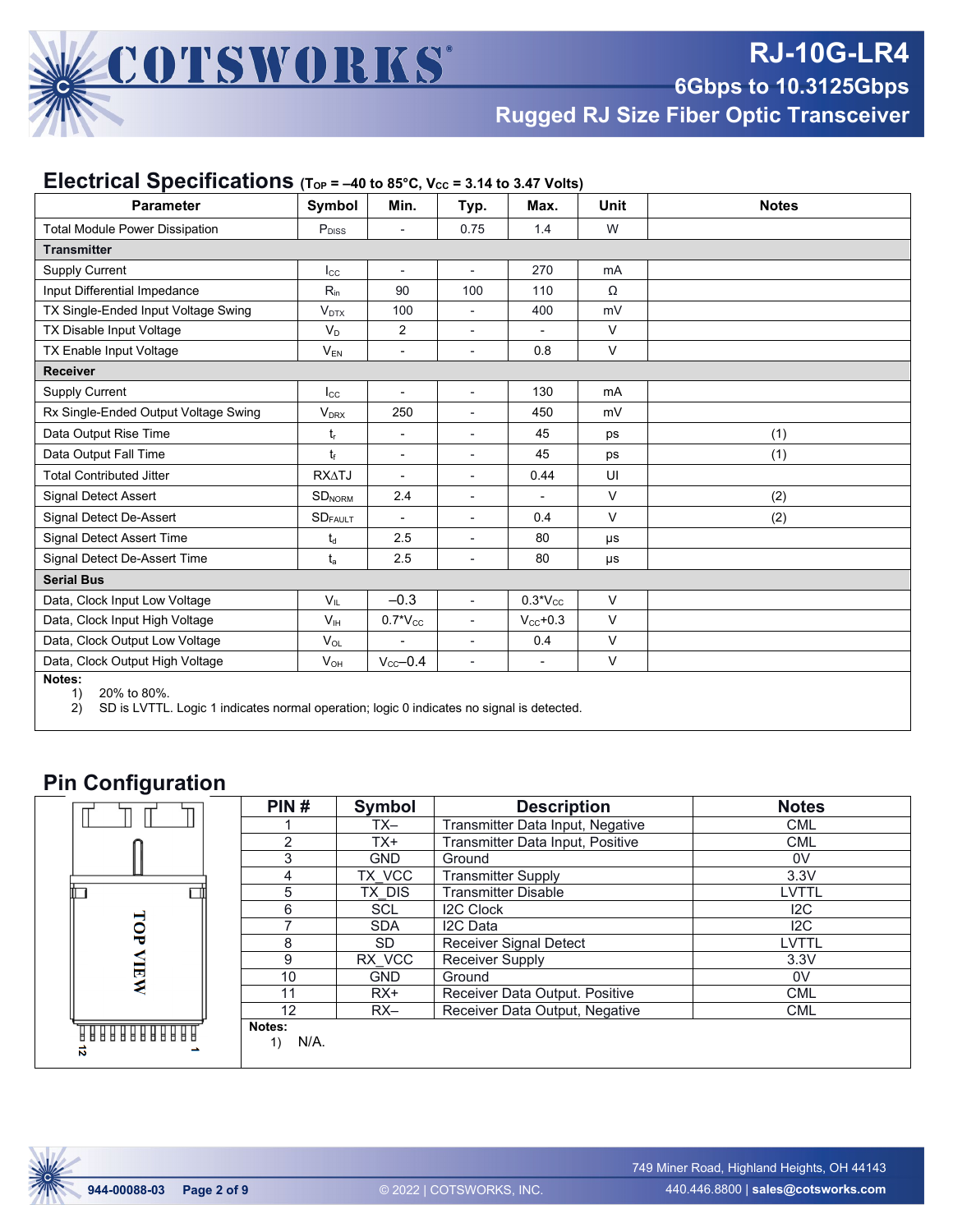

**6Gbps to 10.3125Gbps**

**Rugged RJ Size Fiber Optic Transceiver**

#### **Optical Characteristics** (Top = -40 to 85°C, Vcc = 3.14 to 3.47 Volts)

| <b>Parameter</b>                                                                                                                                                                                                                                                                                                                | Symbol                  | Min.                     | Typ.                                   | Max.                         | <b>Unit</b>     | <b>Notes</b> |  |  |
|---------------------------------------------------------------------------------------------------------------------------------------------------------------------------------------------------------------------------------------------------------------------------------------------------------------------------------|-------------------------|--------------------------|----------------------------------------|------------------------------|-----------------|--------------|--|--|
| <b>Transmitter</b>                                                                                                                                                                                                                                                                                                              |                         |                          |                                        |                              |                 |              |  |  |
| Average Output Optical Power                                                                                                                                                                                                                                                                                                    | POUT                    | $-5$                     | $\mathbf{r}$                           | 0.5                          | dBm             | (1)(2)(4)    |  |  |
| Optical Wavelength (27)                                                                                                                                                                                                                                                                                                         | $\lambda_{27}$          | $\lambda_{27}$ -5.5      | 1271                                   | $\lambda_{27} + 5.5$         | nm              |              |  |  |
| Optical Wavelength (29)                                                                                                                                                                                                                                                                                                         | $\lambda_{29}$          | $\lambda_{29}$ -5.5      | 1291                                   | $\lambda_{29}$ +5.5          | nm              |              |  |  |
| Optical Wavelength (31)                                                                                                                                                                                                                                                                                                         | $\lambda$ <sub>31</sub> | $\lambda_{31}$ -5.5      | 1311                                   | $\lambda_{31} + 5.5$         | nm              |              |  |  |
| Optical Wavelength (33)                                                                                                                                                                                                                                                                                                         | $\lambda_{33}$          | $\lambda_{33}$ -5.5      | 1331                                   | $\lambda_{33} + 5.5$         | nm              |              |  |  |
| Spectral Width (RMS)                                                                                                                                                                                                                                                                                                            | $\sigma$                | ÷,                       | $\blacksquare$                         | 0.45                         | nm              | (1)(2)       |  |  |
| <b>Extinction ratio</b>                                                                                                                                                                                                                                                                                                         | ER                      | 3.5                      | $\overline{\phantom{a}}$               | ÷,                           | dB              | (1)(2)       |  |  |
| <b>Optical Rise Time</b>                                                                                                                                                                                                                                                                                                        | $t_{\rm r}$             | $\overline{\phantom{a}}$ | $\overline{\phantom{a}}$               | 60                           | ps              | (1)(5)       |  |  |
| <b>Optical Fall Time</b>                                                                                                                                                                                                                                                                                                        | tr                      | $\overline{\phantom{a}}$ | $\overline{a}$                         | 60                           | ps              | (1)(5)       |  |  |
| <b>Transmitter and Dispersion Eye</b><br>Closure                                                                                                                                                                                                                                                                                | <b>TDEC</b>             | $\overline{a}$           |                                        | 2.6                          | dB              |              |  |  |
| <b>TX Mask Compliance</b>                                                                                                                                                                                                                                                                                                       |                         |                          | ${0.25, 0.40, 0.45, 0.25, 0.28, 0.40}$ | ${X1, X2, X3, Y1, Y2, Y3} =$ |                 |              |  |  |
| $1+Y3$<br>$\mathbf{1}$<br>Normalized Amplitude<br>$1 - Y1$<br>$1 - Y2$<br>0,5<br>Y <sub>2</sub><br><b>Y1</b><br>$\bullet$<br>$-Y3$<br>X <sub>1</sub><br>X3 1-X3 1-X2 1-X1<br>X <sub>2</sub><br>0<br>Normalized time (UI)<br><b>Receiver</b>                                                                                     |                         |                          |                                        |                              |                 |              |  |  |
| Receiver Sensitivity (6Gbps)                                                                                                                                                                                                                                                                                                    | <b>RXSENS6G</b>         | $\overline{\phantom{a}}$ | $\overline{\phantom{a}}$               | $-16$                        | dBm             | (1)(3)       |  |  |
| Receiver Sensitivity (10.3125Gbps)                                                                                                                                                                                                                                                                                              | RX <sub>SENS10G</sub>   | $\overline{\phantom{a}}$ | $\overline{\phantom{a}}$               | $-14$                        | dB <sub>m</sub> | (1)(2)       |  |  |
| <b>Receiver Saturation</b>                                                                                                                                                                                                                                                                                                      | <b>RX</b> SAT           | 1.5                      | $\overline{\phantom{a}}$               | $\overline{\phantom{a}}$     | dBm             |              |  |  |
| <b>Signal Detect Assert</b>                                                                                                                                                                                                                                                                                                     | SD <sub>A</sub>         | $\blacksquare$           | $\overline{\phantom{a}}$               | $-19$                        | dBm             |              |  |  |
| Signal Detect De-Assert                                                                                                                                                                                                                                                                                                         | SD <sub>D</sub>         | $-29$                    | $\overline{\phantom{a}}$               | L.                           | dBm             |              |  |  |
| <b>Signal Detect Hysteresis</b>                                                                                                                                                                                                                                                                                                 | SD <sub>H</sub>         | $\mathbf{1}$             | $\blacksquare$                         | 5                            | dB              |              |  |  |
| Notes:<br>Measured at the end of a 2-5m patch cord consisting of laser optimized 9/125µm SM fiber.<br>1)<br>Measured running 10.3125Gbps, PRBS 231-1, BER 1E-12.<br>2)<br>3)<br>Measured running 6Gbps, PRBS 231-1, BER 1E-12.<br>Class 1 Laser Safety per FDA/CDRH and IEC-60825-1 regulations.<br>4)<br>$20\% - 80\%$ .<br>5) |                         |                          |                                        |                              |                 |              |  |  |

### **Address A0h Data Fields**

| A0h Address (dec)     | # Bytes | <b>Name</b>       | <b>Description</b>                           |    |  |  |  |  |
|-----------------------|---------|-------------------|----------------------------------------------|----|--|--|--|--|
| <b>Base ID Fields</b> |         |                   |                                              |    |  |  |  |  |
| 00                    |         | <b>Identifier</b> | Type of transceiver                          | 02 |  |  |  |  |
| 01                    |         | Ext. Identifier   | Extended identifier of type of transceiver   | 04 |  |  |  |  |
| 02                    |         | Connector         | Code for connector type                      | 07 |  |  |  |  |
| 03                    |         |                   |                                              | 24 |  |  |  |  |
| 04                    | 8       | Transceiver       |                                              | 00 |  |  |  |  |
| 05                    |         |                   | Code for electronic or optical compatibility | 00 |  |  |  |  |
| 06                    |         |                   |                                              | 00 |  |  |  |  |

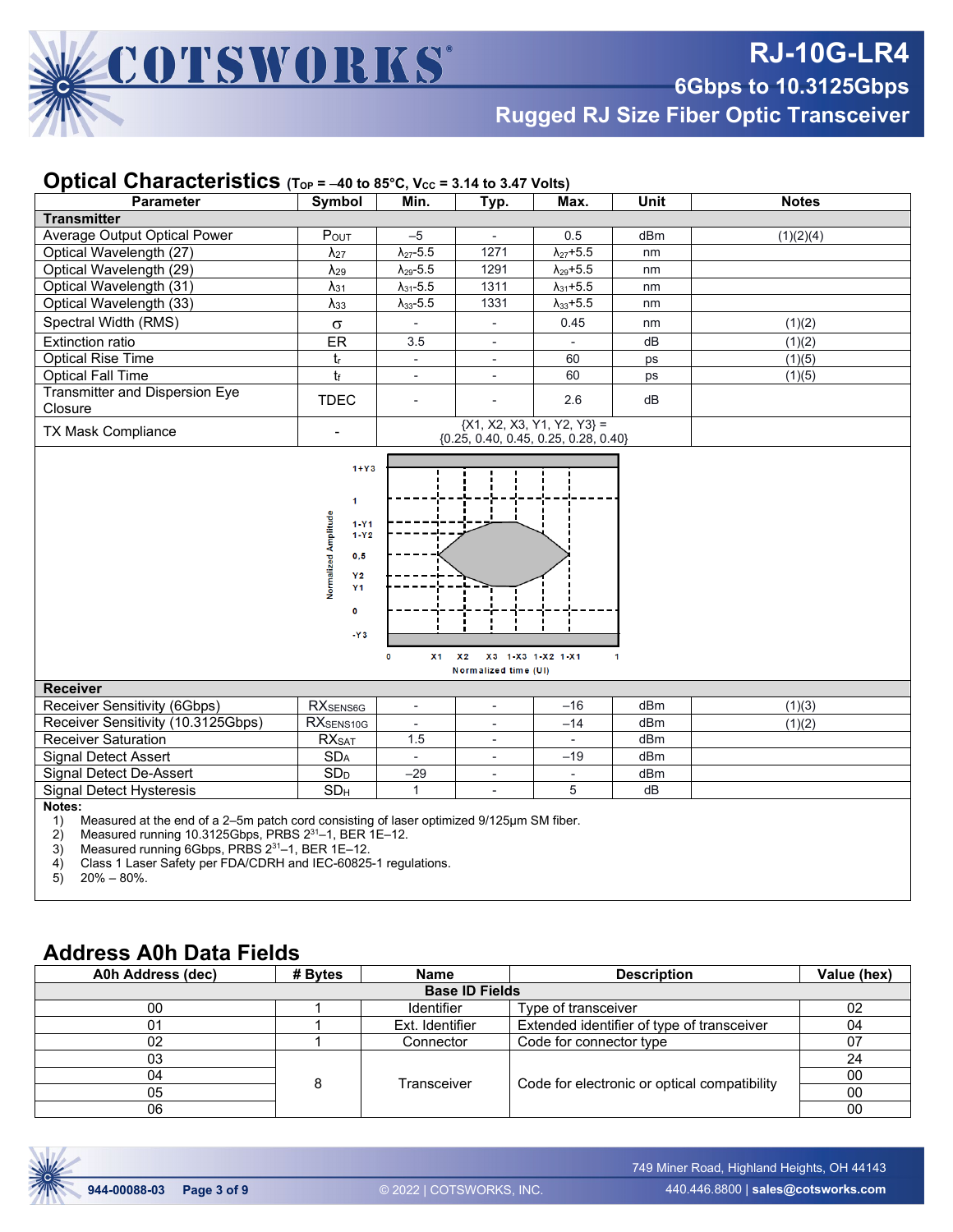**RJ-10G-LR4**

**6Gbps to 10.3125Gbps**

**Rugged RJ Size Fiber Optic Transceiver**

| 07              |              |                    |                                              | 22              |
|-----------------|--------------|--------------------|----------------------------------------------|-----------------|
| 08              |              |                    |                                              | 00              |
| 09              |              |                    |                                              | 01              |
| 10              |              |                    |                                              | 40              |
|                 |              |                    | Code for high speed serial encoding          |                 |
| 11              | $\mathbf{1}$ | Encoding           | algorithm                                    | 06              |
| 12              | 1            | BR, Nominal        | Nominal signaling rate, units of 100 MBd     | 67              |
| 13              | $\mathbf 1$  | Rate Identifier    | Type of rate select functionality            | $00\,$          |
|                 |              |                    | Link length supported for single mode fiber, |                 |
| 14              | $\mathbf{1}$ | Length (SMF, km)   | units of km                                  | 0F              |
|                 |              |                    | Link length supported for single mode fiber, |                 |
| 15              | $\mathbf{1}$ | Length (SMF)       | units of 100 m                               | 96              |
|                 |              |                    | Link length supported for 50 um OM2 fiber,   |                 |
| 16              | $\mathbf{1}$ | Length (50um)      | units of 10 m                                | 08              |
|                 |              |                    | Link length supported for 62.5 um OM1        |                 |
| 17              | $\mathbf{1}$ | Length (62.5um)    | fiber, units of 10 m                         | 03              |
|                 |              |                    | Link length supported for 50um OM4 fiber,    |                 |
| 18              | 1            | Length (OM4 or     | units of 10m.                                | 37              |
|                 |              | copper cable)      | Alternatively copper or direct attach cable, |                 |
|                 |              |                    | units of m                                   |                 |
| 19              | $\mathbf{1}$ | Length (OM3)       | Link length supported for 50 um OM3 fiber,   | 1E              |
|                 |              |                    | units of 10 m                                |                 |
| 20              |              |                    |                                              | 43              |
| $\overline{21}$ |              |                    |                                              | 4F              |
| 22              |              |                    |                                              | 54              |
| $\overline{23}$ |              |                    |                                              | 53              |
| $\overline{24}$ |              |                    |                                              | $\overline{57}$ |
| $\overline{25}$ |              |                    |                                              | 4F              |
| 26              |              |                    |                                              | $\overline{52}$ |
| $\overline{27}$ |              |                    |                                              | 4B              |
| 28              | 16           | <b>Vendor Name</b> | SFP vendor name (ASCII)                      | 53              |
| 29              |              |                    |                                              | $\overline{20}$ |
| 30              |              |                    |                                              | 20              |
| 31              |              |                    |                                              | $\overline{20}$ |
| 32              |              |                    |                                              | 20              |
| 33              |              |                    |                                              | 20              |
| 34              |              |                    |                                              | 20              |
| 35              |              |                    |                                              | $\overline{20}$ |
| $\overline{36}$ | $\mathbf{1}$ | Transceiver        | Code for electronic or optical compatibility | 00              |
| $\overline{37}$ |              |                    |                                              | 00              |
| 38              | 3            | Vendor OUI         | SFP vendor IEEE company ID                   | 00              |
| $\overline{39}$ |              |                    |                                              | $\overline{00}$ |
|                 |              |                    |                                              | 52              |
| 40              |              |                    |                                              |                 |
| 41              |              |                    |                                              | 4A              |
| 42              |              |                    |                                              | 31              |
| 43              |              |                    |                                              | $\overline{30}$ |
| 44              |              |                    |                                              | 47              |
| 45              |              |                    |                                              | 4C              |
| 46              | 16           | Vendor PN          | Part number provided by SFP vendor           | $\overline{52}$ |
| 47              |              |                    | (ASCII)                                      | $\overline{XX}$ |
| 48              |              |                    |                                              | $\overline{XX}$ |
| 49              |              |                    |                                              | $\overline{XX}$ |
| 50              |              |                    |                                              | $\overline{XX}$ |
| $\overline{51}$ |              |                    |                                              | $\overline{XX}$ |
| 52              |              |                    |                                              | $\overline{XX}$ |
| 53              |              |                    |                                              | $\overline{XX}$ |

COTSWORKS®

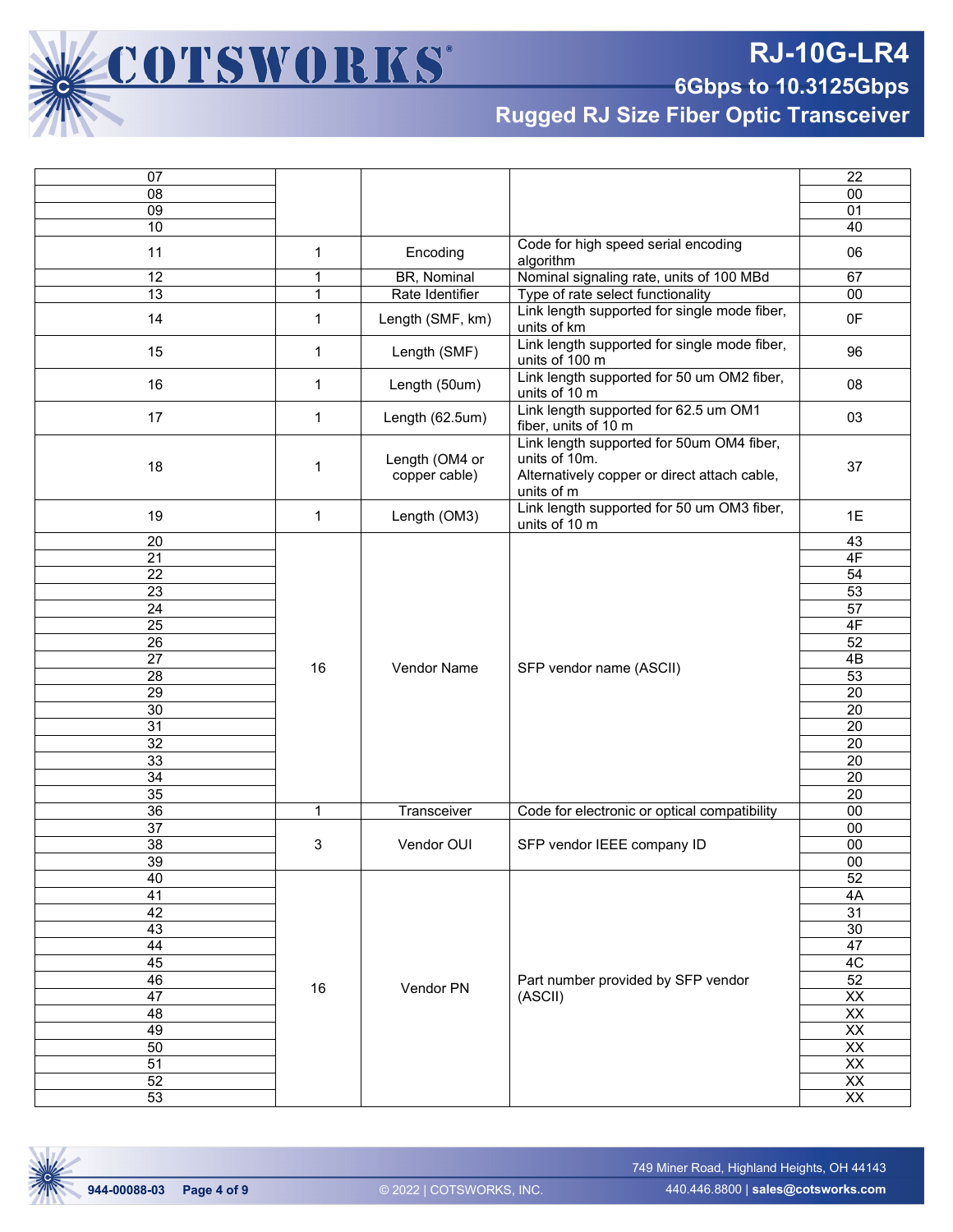

**6Gbps to 10.3125Gbps**

**Rugged RJ Size Fiber Optic Transceiver**

| 54                                                 |              |                                      |                                                                                           | XX                       |
|----------------------------------------------------|--------------|--------------------------------------|-------------------------------------------------------------------------------------------|--------------------------|
| 55                                                 |              |                                      |                                                                                           | $\overline{XX}$          |
| 56                                                 |              |                                      |                                                                                           | 30                       |
| 57                                                 |              |                                      | Revision level for part number provided by                                                | 30                       |
| 58                                                 | 4            | Vendor rev                           | vendor (ASCII)                                                                            | 30                       |
| 59                                                 |              |                                      |                                                                                           | 30                       |
| 60                                                 |              |                                      |                                                                                           | $\overline{XX}$          |
| 61                                                 | 2            | Wavelength                           | Laser wavelength                                                                          | $\overline{\mathsf{XX}}$ |
| 62                                                 | 1            | Unallocated                          |                                                                                           | 00                       |
| 63                                                 | 1            | CC_BASE                              | Check code for Base ID Fields (addresses                                                  | XX                       |
|                                                    |              | <b>Extended ID Fields</b>            | 0 to 62)                                                                                  |                          |
| Indicates which optional transceiver signals<br>64 |              |                                      |                                                                                           |                          |
| 65                                                 | 2            | Options                              | are implemented                                                                           | 10<br>14                 |
| 66                                                 | 1            | BR, max                              | Upper bit rate margin, units of %                                                         | 00                       |
| 67                                                 | $\mathbf{1}$ | BR, min                              | Lower bit rate margin, units of %                                                         | $\overline{28}$          |
| 68                                                 |              |                                      |                                                                                           | $\overline{XX}$          |
| 69                                                 |              |                                      |                                                                                           | XX                       |
| 70                                                 |              |                                      |                                                                                           | $\overline{XX}$          |
| $\overline{71}$                                    |              |                                      |                                                                                           | $\overline{XX}$          |
| $\overline{72}$                                    |              |                                      |                                                                                           | $\overline{XX}$          |
| $\overline{73}$                                    |              |                                      |                                                                                           | $\overline{XX}$          |
| $\overline{74}$                                    |              | Vendor SN                            |                                                                                           | $\overline{XX}$          |
| 75                                                 |              |                                      |                                                                                           | $\overline{XX}$          |
| $\overline{76}$                                    | 16           |                                      | Serial number provided by vendor (ASCII)                                                  | $\overline{XX}$          |
| $\overline{77}$                                    |              |                                      |                                                                                           | $\overline{XX}$          |
| 78                                                 |              |                                      |                                                                                           | $\overline{XX}$          |
| 79                                                 |              |                                      |                                                                                           | XX                       |
| 80                                                 |              |                                      |                                                                                           | $\overline{XX}$          |
| 81                                                 |              |                                      |                                                                                           | $\overline{XX}$          |
| 82                                                 |              |                                      |                                                                                           | $\overline{XX}$          |
| 83                                                 |              |                                      |                                                                                           | $\overline{XX}$          |
| 84                                                 |              |                                      |                                                                                           | $\overline{XX}$          |
| 85                                                 |              |                                      |                                                                                           | $\overline{XX}$          |
| 86                                                 |              |                                      |                                                                                           | XX                       |
| 87                                                 |              |                                      |                                                                                           | $\overline{XX}$          |
| 88                                                 | 8            | Date code                            | Vendor's manufacturing date code                                                          | $\overline{XX}$          |
| 89                                                 |              |                                      |                                                                                           | $\overline{XX}$          |
| 90                                                 |              |                                      |                                                                                           | 20                       |
| 91                                                 |              |                                      |                                                                                           | 20                       |
|                                                    |              |                                      | Indicates which type of diagnostic                                                        |                          |
| 92                                                 | 1            | Diagnostic<br><b>Monitoring Type</b> | monitoring is implemented (if any) in the<br>transceiver                                  | 68                       |
| 93                                                 | $\mathbf 1$  | <b>Enhanced Options</b>              | Indicates which optional enhanced features<br>are implemented (if any) in the transceiver | 70                       |
| 94                                                 | 1            | <b>SFF-8472</b><br>Compliance        | Indicates which revision of SFF-8472 the<br>transceiver complies with                     | 08                       |
| 95                                                 | $\mathbf{1}$ | CC_EXT                               | Check code for the Extended ID Fields<br>(addresses 64 to 94)                             | XX                       |

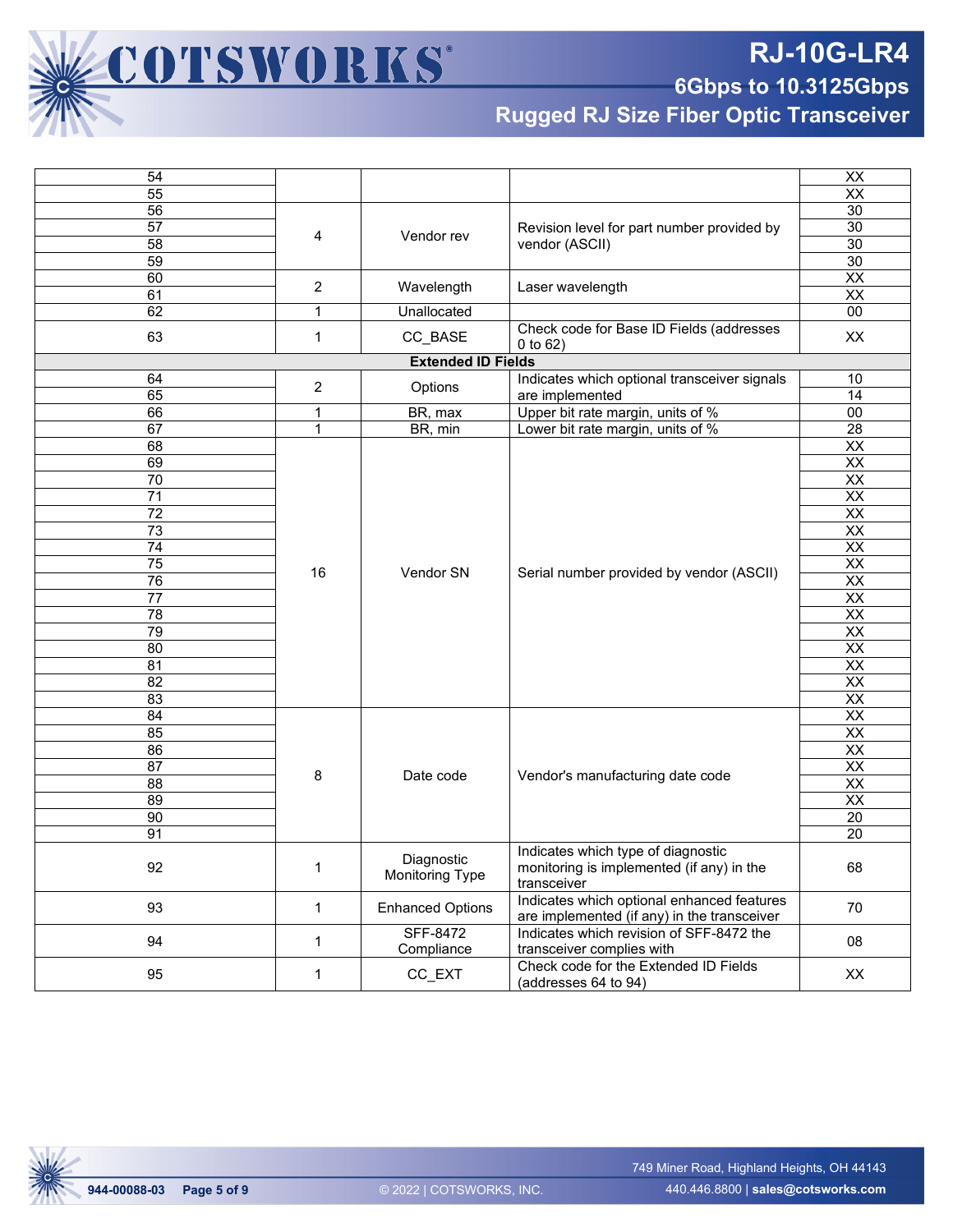

**Rugged RJ Size Fiber Optic Transceiver**

#### **Application Schematics**



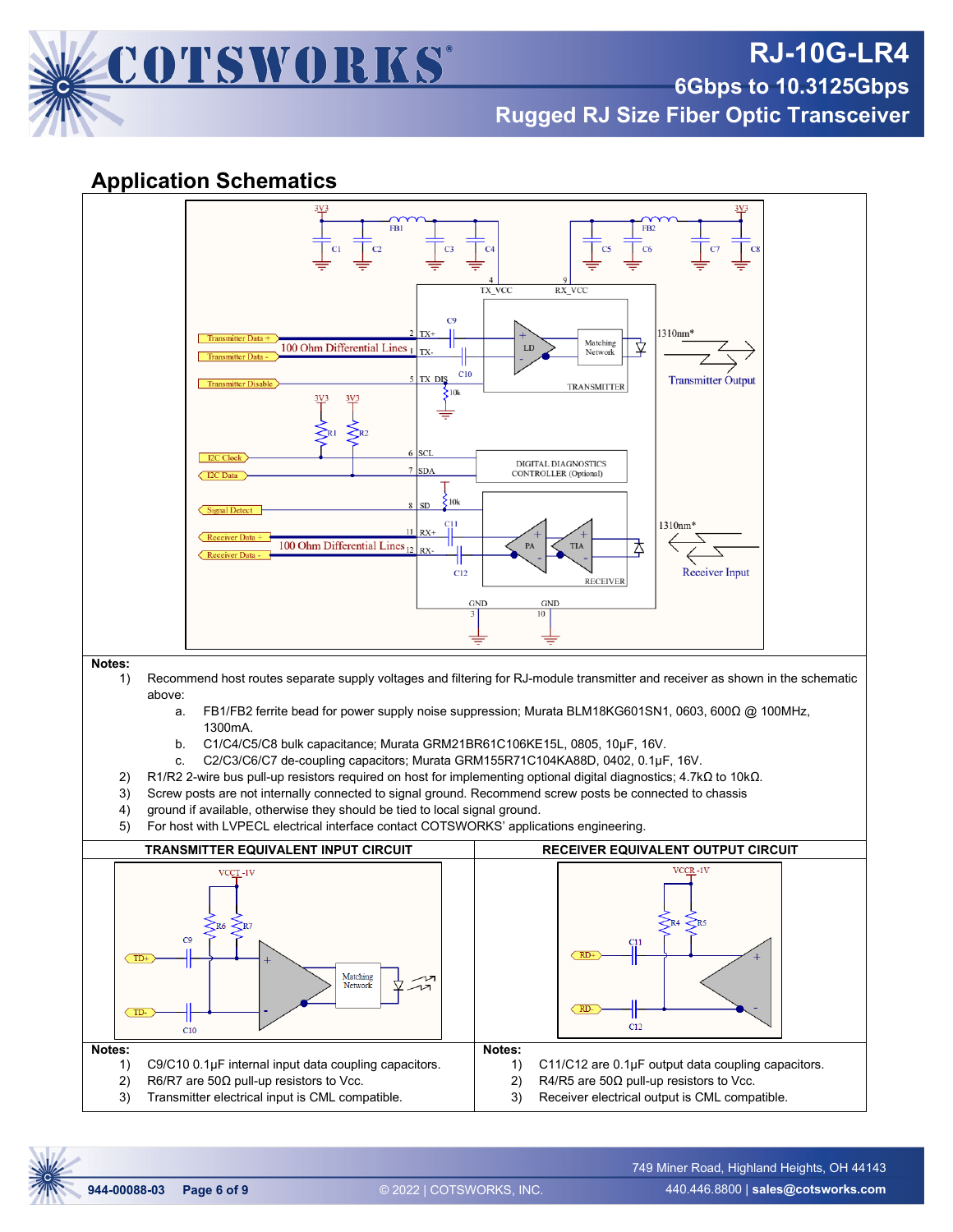

**RJ-10G-LR4**

**6Gbps to 10.3125Gbps**

**Rugged RJ Size Fiber Optic Transceiver**

#### **PCB Design Guidelines**



#### **Panel Cutout**



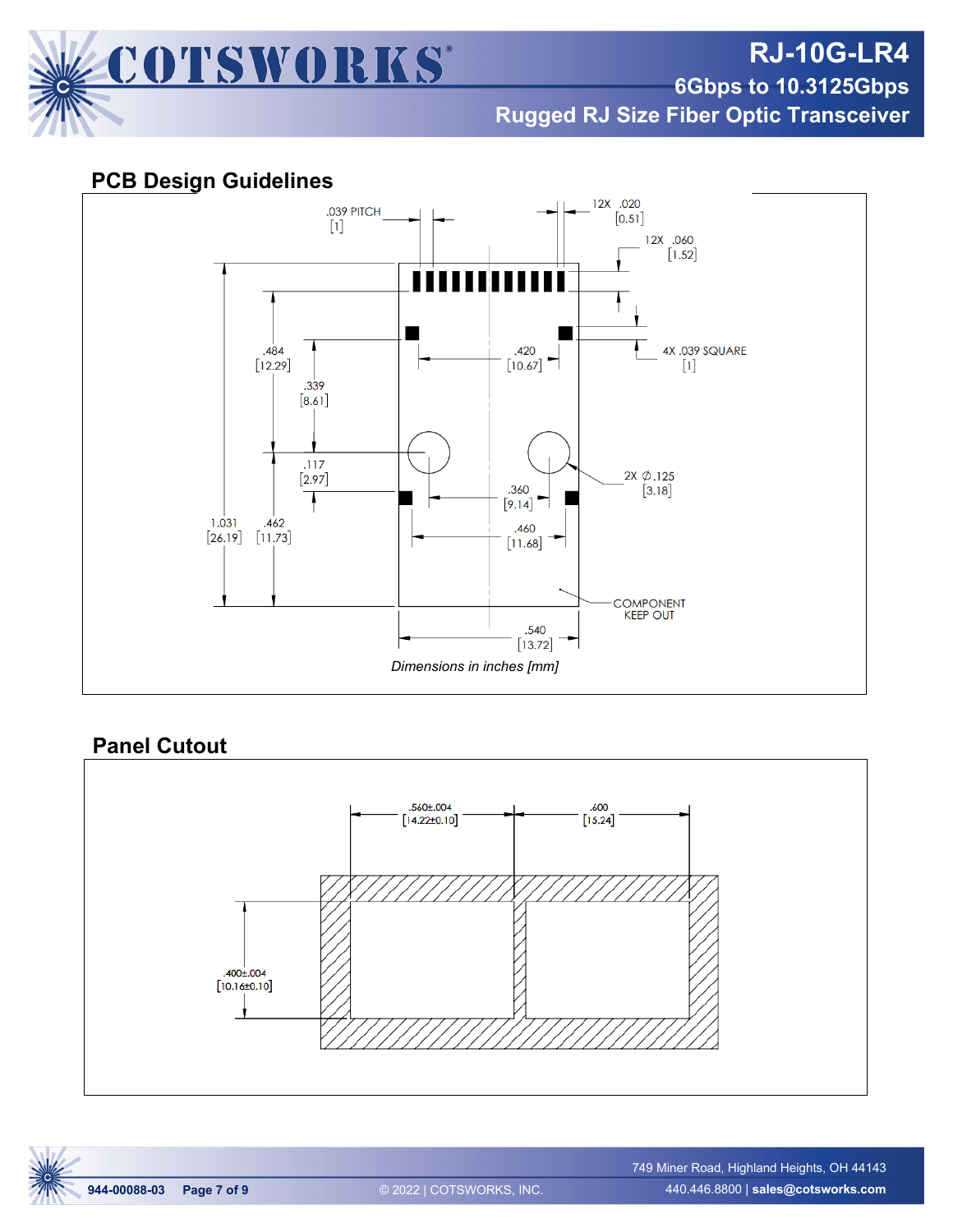

## **RJ-10G-LR4 6Gbps to 10.3125Gbps Rugged RJ Size Fiber Optic Transceiver**

#### **Standard Mechanical Dimensions**



### **Mounting Hardware Guidelines**



c. Tighten the screws to 12 in-oz

### **Ruggedization Notes**

- Parylene Type C coating can be used for conformal coating with a 1.0 mil ± 0.2 mil thickness through a deposition process.
- Parylene Type C has a 5600 VPM rating, withstands high temperatures, and is extremely resistant to oil, dirt, and object impact.
- Contact COTSWORKS for all SDS and case composition information.